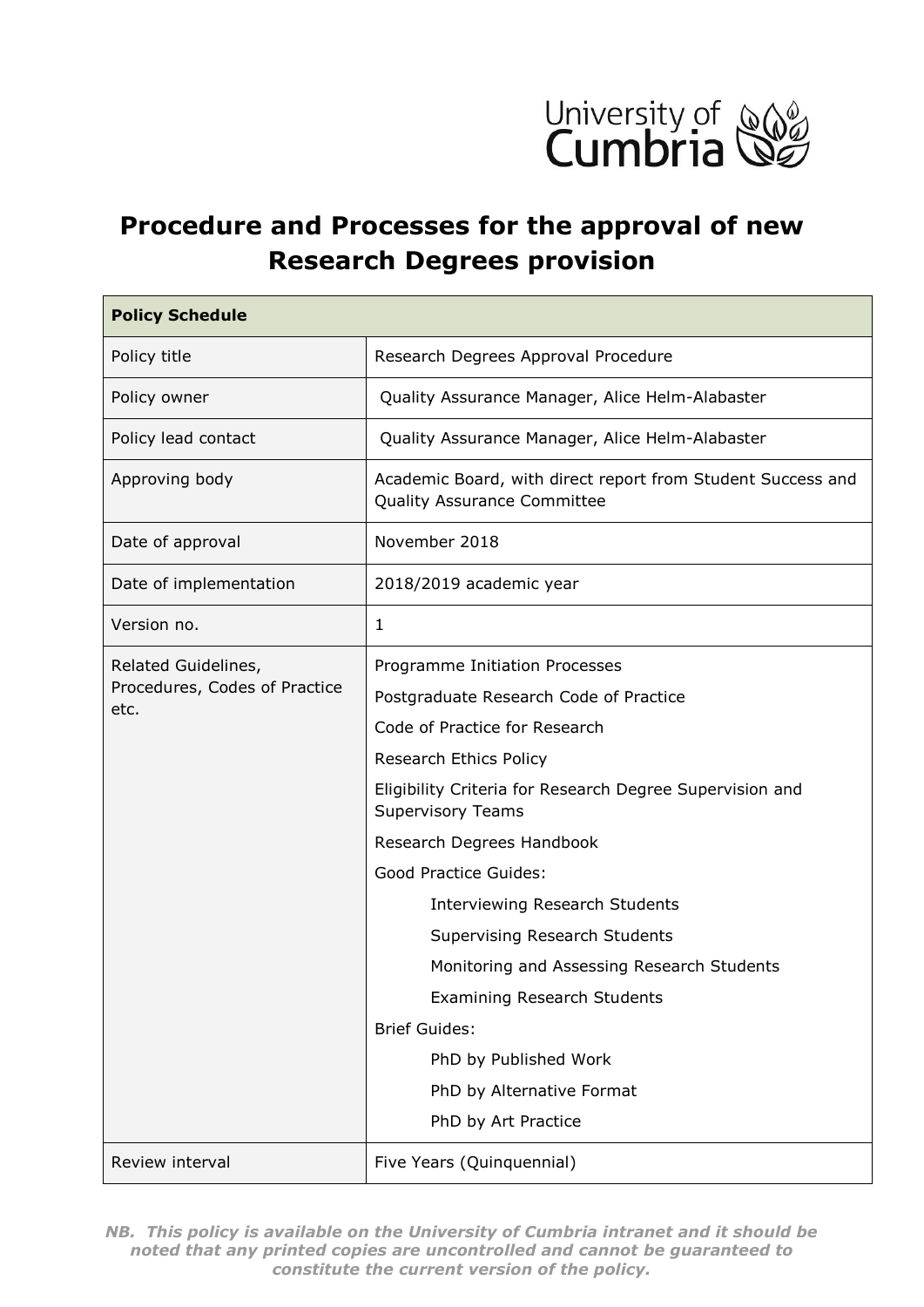# **Procedure**

The purpose of this procedure is to set out the requirements and processes for the approval of new research degree programmes.

The principal objective of the research degree programme approval procedure is to ensure that any new research degree programme for the University of Cumbria will be able to accept suitably qualified research students into an environment that provides support for doing and learning about research, and where excellent research, recognised by the relevant subject community, is occurring. This is in accordance with Advice and Guidance for *Research Degrees* of the *[QAA UK Quality](https://www.qaa.ac.uk/docs/qaa/quality-code/advice-and-guidance-research-degrees.pdf?sfvrsn=b424c181_2) Code for higher Education.*

### **Programme Initiation for Research Degree programmes**

Once due consideration has been given to establishing a new research degree programme, it is a requirement that the Programme Initiation Process is completed.

- Stage 1 Outline rationale
- Stage 2 Market analysis
- Stage 3 Resourcing
- Stage 4 Data collection

All sections must be completed with sufficient information so that the approvers can make an informed decision on whether the proposal should be progressed to the validation approval process. At this stage the approvers are interested in the viability of the proposal; more information will be required for the validation approval process.

Note that at any stage the proposal may be sent back to the programme proposer for revisions.

Once programme initiation is approved, the Portfolio and Programme Development Manager will inform the programme team, Director of Research and Head of the Graduate School, Student Academic Administration Service (SAAS), and Academic Quality and Development (AQD).

Once 'Programme Initiation" has been approved, the programme can be advertised on the condition that "subject to validation approval" is included on any promotional material. Where changes must be made prior to the validation approval event, AQD should be consulted prior to any changes being made to any public information.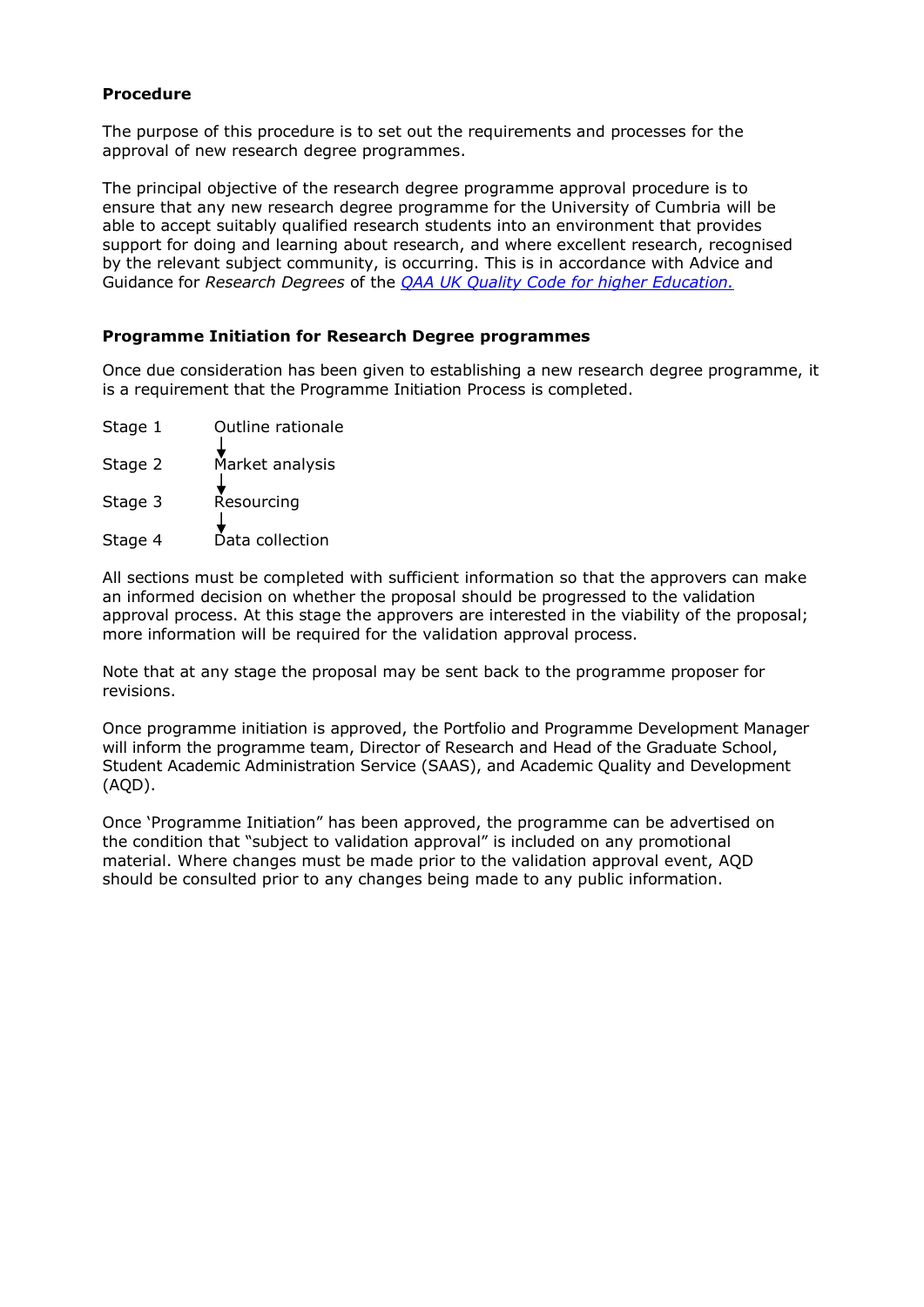# **Programme Validation approval for Research Degree programmes**

The Head of the Graduate School or a member of the Graduate School's research active staff proposing the new research degree programme is designated the "Programme Leader". The Programme Leader is required to write and submit documentation that will be scrutinised and discussed at a research degree validation event.

The purpose of the documentation is to demonstrate and provide evidence of a strong and supportive research environment. This will be achieved through the submission of documentation that will cover information as shown below (see appendix 1):

Sourced from the completed Programme Initiation documentation

- programme title (s)
- rationale
- market research, competitor analysis and target intake
- entry requirements
- resource implications

Prepared for the validation review event

- structure and training
- research environment
- supporting the research student
- external mapping
- collaborative arrangements, if applicable

A copy of the research student handbook will also be required as a part of the submission documentation.

#### The validation event

The administration for the validation event will be supported by Academic Quality and Development.

The Programme Leader, supported by staff who will undertake supervisory roles, are required to attend the validation event to discuss the documentation and any other relevant material. This is a collegial and supportive event with a focus on providing help and guidance so that the research degree programme can run successfully.

In addition to the Programme Leader and supervisors, there will be a Panel at the validation event comprising of:

- A Chair who will be either the Pro Vice Chancellor (Academic) or a member of the University Research Degrees Committee
- An internal panel member, drawn from the Departmental Research Leads, who will have experience of supervision and examination at doctoral level
- A student representative registered on a postgraduate research degree
- A member of Academic Quality and Development (who will also act as secretary for the review meeting)
- An appointed external assessor or, if they cannot attend in person, their written report for inclusion at this stage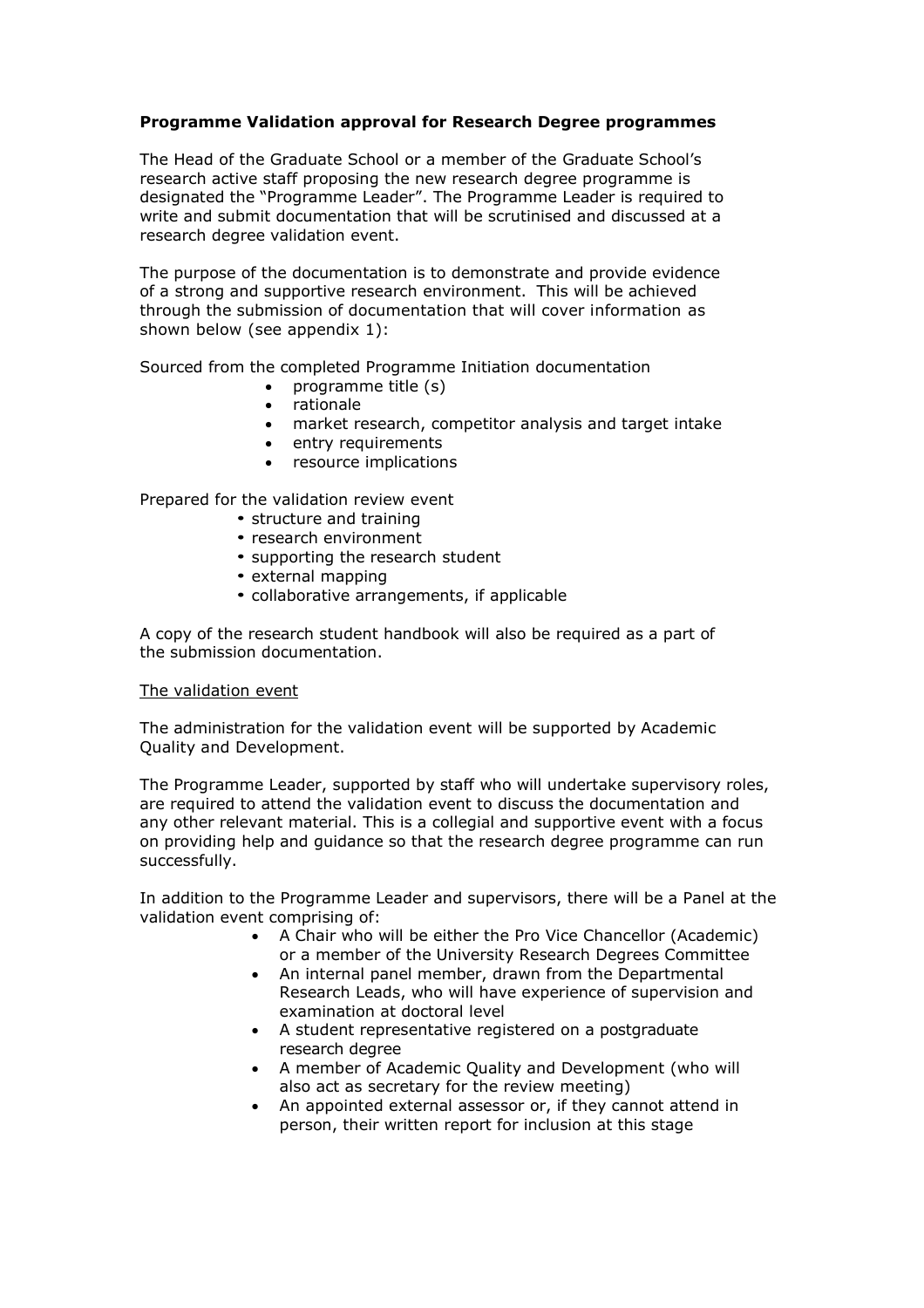#### The role of the external assessor

Prior to the validation event taking place, the documentation will be sent to an external assessor for comment. The external assessor will be asked to provide comments within 10 working days of the documentation being dispatched. The external assessor's comments will be used to inform the validation review event.

The external assessor provides an impartial, external viewpoint on the programme which is intended to enhance the quality of the doctoral programme. In order to achieve this, the external assessor will be responsible for:

- reviewing all documentation submitted for a new research degree programme
- providing feedback on the documentation
- highlighting any issues that the programme team should address
- identifying any areas of good practice

The external assessor does not need to be a subject expert in the area of the doctoral degree being proposed but will be required to meet the following criteria for appointment:

- experience of working with and managing doctoral provision in the UK
- familiarity with UK frameworks governing postgraduate research provision in the UK
- not have a close professional (e.g. co-authoring of papers, research collaboration), contractual or personal relationship with a member of staff or student of the University
- not have any other potential conflict of interest
- be eligible to work in the UK
- inform the University of any changes to circumstance during their appointed period which may affect impartiality for assessment

Following the validation event, a short report will be written summarising any conditions that the Programme Leader must fulfil before the new research degree is recommended for approval. Enhancements may also be made. The Panel may also reject a proposal for a new programme with clear reasons why the programme has been rejected.

Once any conditions have been fulfilled to the satisfaction of the Panel, the member of Academic Quality and Development will arrange for the documents to be submitted to the Student Success and Quality Committee for final endorsement/approval.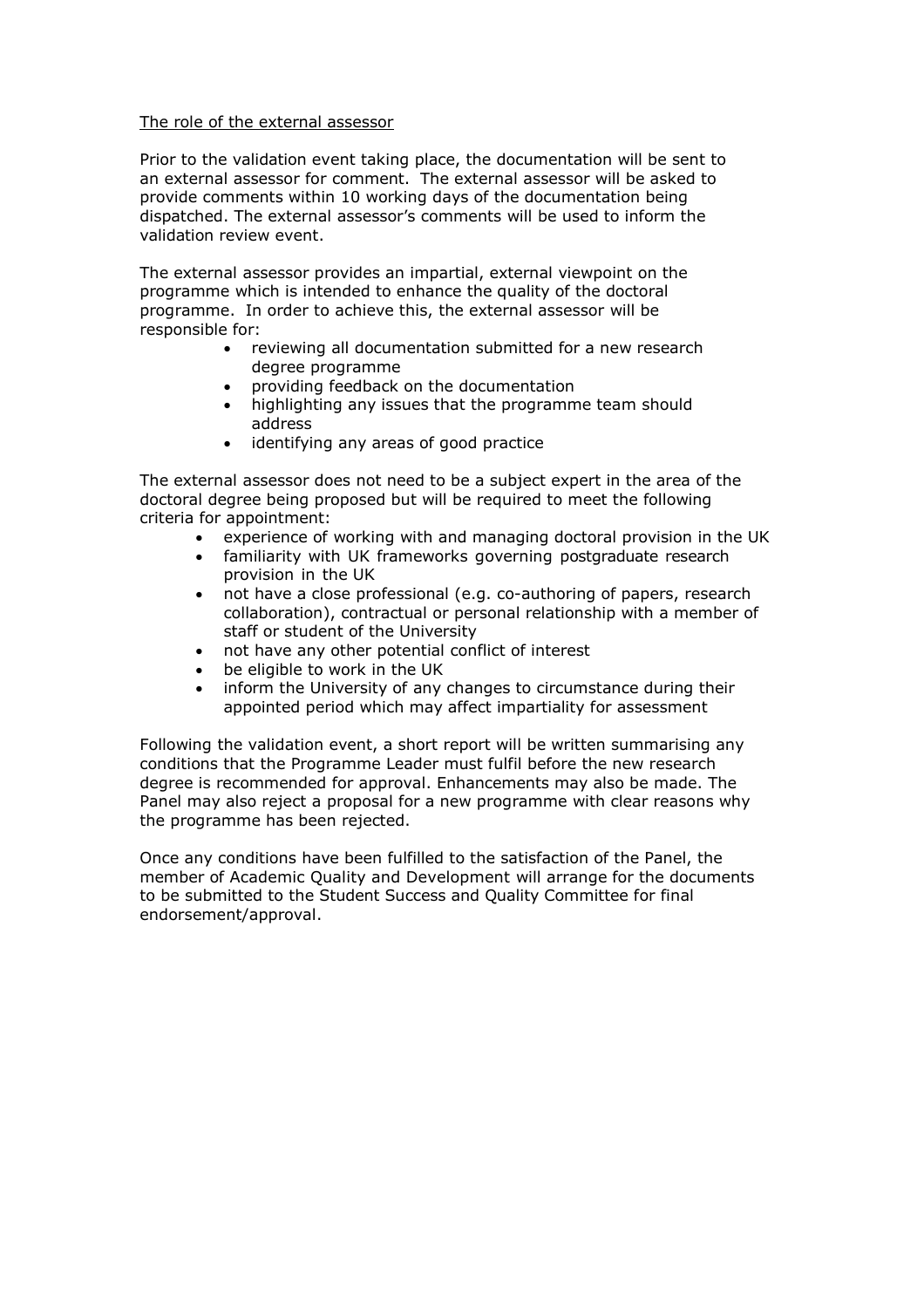#### **Appendix 1**

# **Full Validation Committee, Postgraduate Research Degree approval Panel Member Report**

The Validation Process is one of the key mechanisms in the setting of appropriate academic standards for the University's awards.

We ask you to provide written advice to enable the Programme Team to develop and improve the proposal further and to attend a Validation Event to discuss the proposal with the Programme Team and test the thinking and strategies that underpin it.

Written advice, which relates to the prompts on the attached template is especially helpful. Please frame your advice in the context of the stated rationale for the programme as well as a range of relevant external reference points such as the QAA [FHEQ level 8 descriptors](http://www.qaa.ac.uk/en/Publications/Documents/Framework-Higher-Education-Qualifications-08.pdf) and [Doctoral Characteristics document.](http://www.qaa.ac.uk/en/Publications/Documents/Doctoral_Characteristics.pdf)

It is requested that you forward a copy of this completed report to the Validation Officer by the deadline stated below to enable the Validation Officer and Validation Chair to identify the issues that need to be discussed and to set an agenda for the meeting.

When providing responses, please write in full sentences wherever possible so that these may be transposed directly onto the agenda. You will be expected to speak to your own comments and ask your own questions within the Validation Event.

#### **Please return your comments to: Deadline for comments:**

The University values your input into the validation of this proposal and is grateful for your help and support.

**\*\*\*\*\*\*\*\*\*\*\*\*\*\*\*\*\*\*\*\*\*\*\*\*\*\*\*\*\*\*\*\*\*\*\***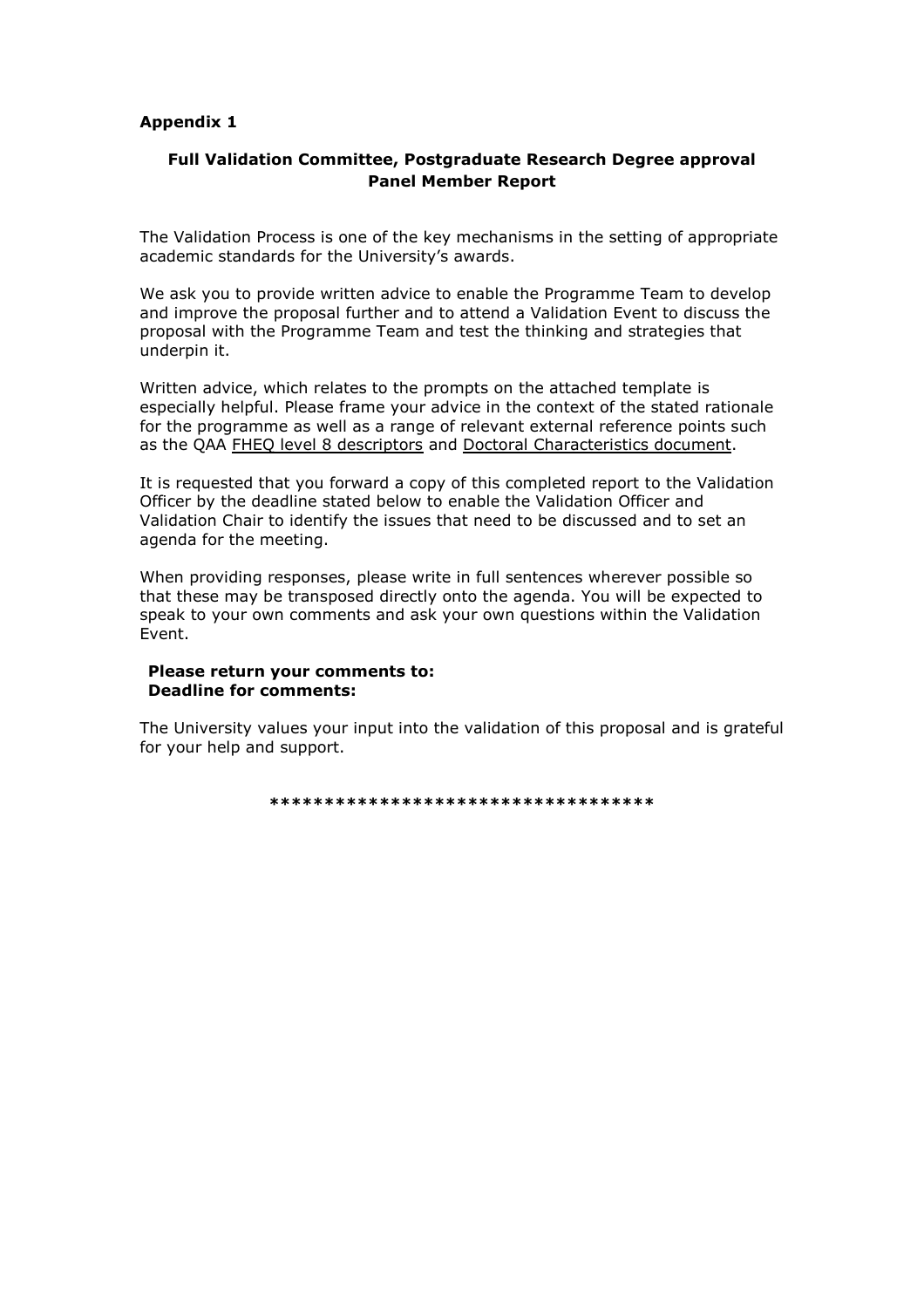## **Panel Member Issues for discussion at the Full Validation Committee**

| <b>Your Name:</b>     |  |
|-----------------------|--|
| <b>Proposal Name:</b> |  |
| Date:                 |  |

# **Programme Title**

Research Degrees:  $\bullet$ 

#### **Rationale**

The application for our own research degree awarding powers is in progress and therefore we will require our own research degrees to be validated. Within our portfolio, there has been a growing interest in our research degrees.

**Market research, competitor analysis and target intake** 

| Panel member comments                                   |                                                                                                                                                                                                                                                                                                                                                                                                                                                                                                                                                                                                                                                                                                         |  |  |  |
|---------------------------------------------------------|---------------------------------------------------------------------------------------------------------------------------------------------------------------------------------------------------------------------------------------------------------------------------------------------------------------------------------------------------------------------------------------------------------------------------------------------------------------------------------------------------------------------------------------------------------------------------------------------------------------------------------------------------------------------------------------------------------|--|--|--|
| Please do not feel you have to comment about each item. |                                                                                                                                                                                                                                                                                                                                                                                                                                                                                                                                                                                                                                                                                                         |  |  |  |
|                                                         |                                                                                                                                                                                                                                                                                                                                                                                                                                                                                                                                                                                                                                                                                                         |  |  |  |
|                                                         |                                                                                                                                                                                                                                                                                                                                                                                                                                                                                                                                                                                                                                                                                                         |  |  |  |
| 1                                                       | <b>Entry Requirements &amp; Arrangements including IELTS</b><br>Consider the following points:<br>Does the documentation make reference to the University's<br>Admissions Policy? Do you feel that the proposed programmes<br>are in line with the expectations of this policy?<br>Are the entry requirements and admission arrangements<br>appropriate to the award?<br>Are the entry requirements and admission arrangements<br>designed to promote equality, diversity, and widening<br>participation?<br>Are the entry requirements and admission arrangements<br>designed to promote access by international students?                                                                             |  |  |  |
| $\overline{\mathbf{2}}$                                 | <b>Learning Resources,</b><br>Consider the following points:<br>Is the collective expertise of the academic team is appropriate<br>for the provision presented?<br>Is there the supervisory capacity to take on research students?<br>Do the academic team members have the appropriate learning<br>and teaching qualifications and expertise?<br>Is there a demonstrated understanding of the differing demands<br>$\bullet$<br>of the programmes being proposed?<br>Is there appropriate general and specialist library materials,<br>accommodation and equipment available?<br>Are learning resources accessible across different learning<br>contexts, including where students have special needs? |  |  |  |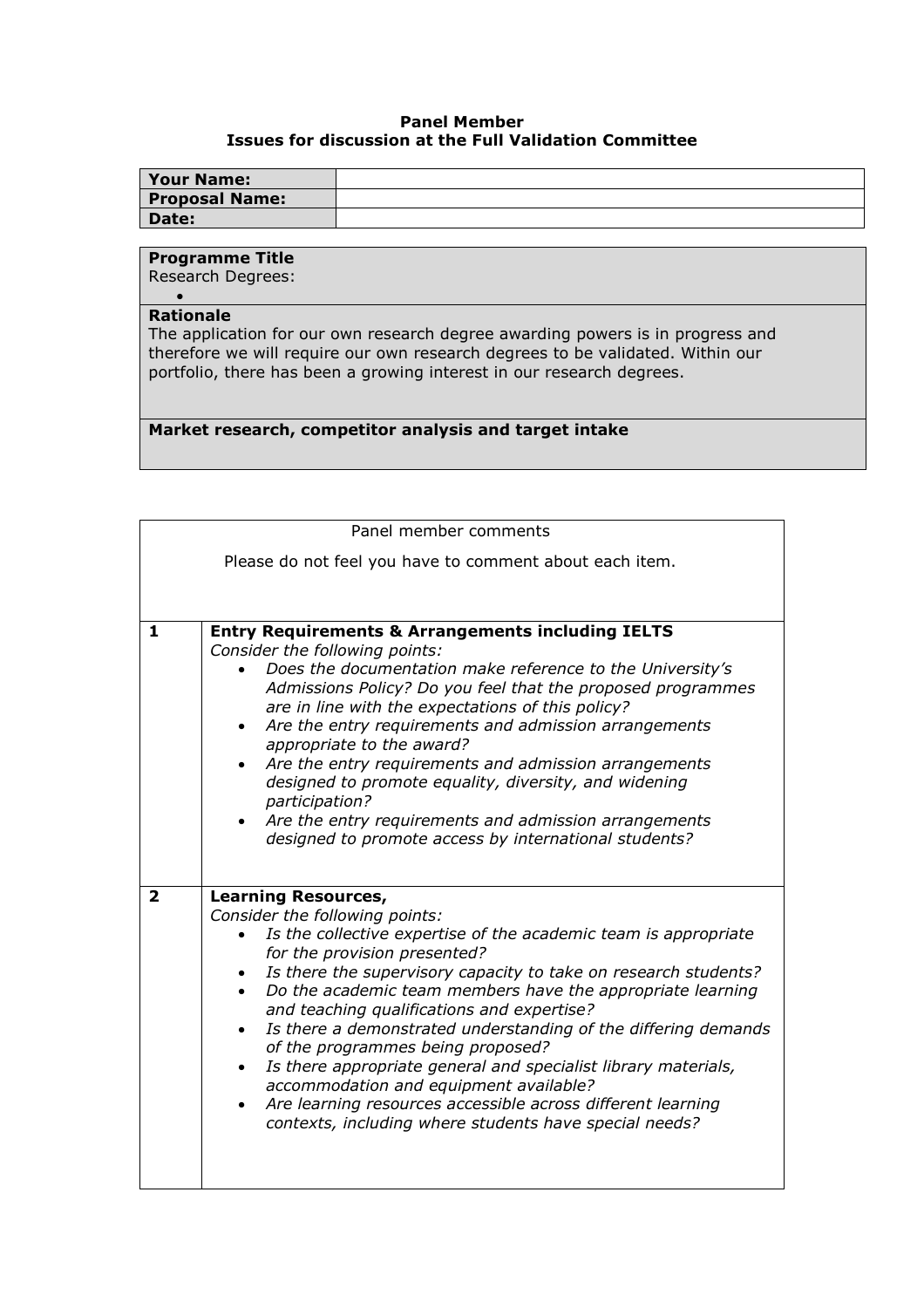| 3 | Mapping of the programme against the QAA FHEO level 8                       |  |  |  |  |
|---|-----------------------------------------------------------------------------|--|--|--|--|
|   | descriptors and <b>Doctoral Characteristics document</b> , including        |  |  |  |  |
|   | specified learning outcomes                                                 |  |  |  |  |
|   | Consider the following points:                                              |  |  |  |  |
|   |                                                                             |  |  |  |  |
|   | Is the panel satisfied that the programmes align fully?                     |  |  |  |  |
|   |                                                                             |  |  |  |  |
|   |                                                                             |  |  |  |  |
|   |                                                                             |  |  |  |  |
| 4 | <b>Structure and Training</b>                                               |  |  |  |  |
|   | Consider the following points:                                              |  |  |  |  |
|   | Are the programmes structured to ensure that they meet the                  |  |  |  |  |
|   | requirements of the PgR Regulations and the Code of practice                |  |  |  |  |
|   | for research degrees?                                                       |  |  |  |  |
|   |                                                                             |  |  |  |  |
|   |                                                                             |  |  |  |  |
|   |                                                                             |  |  |  |  |
|   |                                                                             |  |  |  |  |
|   |                                                                             |  |  |  |  |
| 5 | <b>Programme Learning Outcomes</b>                                          |  |  |  |  |
|   | Consider the following points:                                              |  |  |  |  |
|   | Are all the programme outcomes appropriate?                                 |  |  |  |  |
|   | Do the programmes ensure any discipline-specific training and               |  |  |  |  |
|   |                                                                             |  |  |  |  |
|   | generic skills training a student might need can be accessed?               |  |  |  |  |
|   | Have the programmes been designed with the promotion of                     |  |  |  |  |
|   | equality and widening participation in mind?                                |  |  |  |  |
|   | Do the programmes recognise different types of students (full-<br>$\bullet$ |  |  |  |  |
|   | time and part-time) and how the programmes are offered to                   |  |  |  |  |
|   | them effectively?                                                           |  |  |  |  |
|   |                                                                             |  |  |  |  |
|   |                                                                             |  |  |  |  |
|   |                                                                             |  |  |  |  |
|   |                                                                             |  |  |  |  |
| 6 | How the programme contributes to and supports the research                  |  |  |  |  |
|   | environment                                                                 |  |  |  |  |
|   | Consider the following points:                                              |  |  |  |  |
|   | Is there an active culture of research activity, e.g. peer                  |  |  |  |  |
|   | reviewed publications, successful acquisition of research                   |  |  |  |  |
|   | funding, knowledge exchange and impacts, REF output?                        |  |  |  |  |
|   | Are students provided with opportunities to work with<br>$\bullet$          |  |  |  |  |
|   | researchers at the highest level and exchange ideas with                    |  |  |  |  |
|   | people and organisations?                                                   |  |  |  |  |
|   | Are students given sufficient access to academic staff for                  |  |  |  |  |
|   | support and guidance?                                                       |  |  |  |  |
|   | Is there a critical mass of students to enable the sharing of               |  |  |  |  |
|   | ideas and peer support networks?                                            |  |  |  |  |
|   | Do students have adequate access to learning tools such as                  |  |  |  |  |
|   | IT equipment, literature, specialist equipment and working                  |  |  |  |  |
|   | space?                                                                      |  |  |  |  |
|   | Are there sufficient opportunities for students to attend                   |  |  |  |  |
|   | seminars and present their work?                                            |  |  |  |  |
|   |                                                                             |  |  |  |  |
|   |                                                                             |  |  |  |  |
|   |                                                                             |  |  |  |  |
| 7 | Support and guidance for the research student                               |  |  |  |  |
|   | Consider the following points:                                              |  |  |  |  |
|   | Is there a suitable pool of academic colleagues who can take                |  |  |  |  |
|   |                                                                             |  |  |  |  |